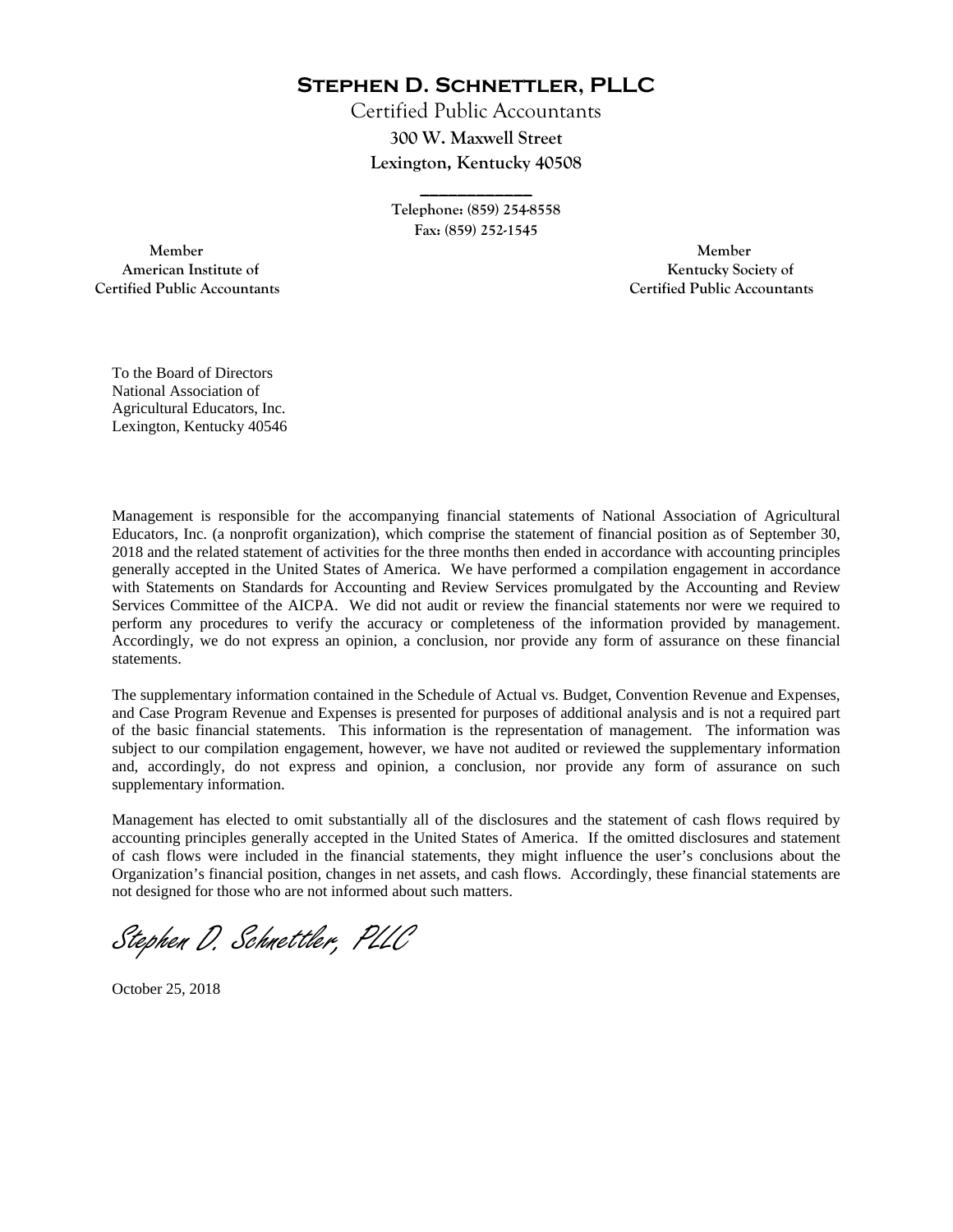# NATIONAL ASSOCIATION OF AGRICULTURAL EDUCATORS, INC. **Statement of Financial Position** September 30, 2018

| <b>ASSETS</b>                           |                 |
|-----------------------------------------|-----------------|
| Cash on deposit                         | \$<br>986,838   |
| Investments - operating fund            | 785,738         |
| Investments - life membership fund      | 274,025         |
| Accounts receivable                     | 419,282         |
| Inventory                               | 5,000           |
| Prepaid expenses                        | 736             |
| Property and equipment - CASE           | 294             |
| Property and equipment                  | 10,931          |
| <b>TOTAL ASSETS</b>                     | \$<br>2,482,844 |
| <b>LIABILITIES AND NET ASSETS</b>       |                 |
| <b>LIABILITIES</b>                      |                 |
| Accounts payable                        | \$<br>93,522    |
| Accrued leave payable                   | 39,221          |
| Other current liabilities               | 7,960           |
| <b>TOTAL LIABILITIES</b>                | 140,703         |
| <b>NET ASSETS</b>                       |                 |
| Unrestricted net assets:                |                 |
| Current operation                       | 1,143,371       |
| Board designated for special purposes   | 216,215         |
| Temporarily restricted net assets       | 1,550           |
| <b>CASE Project</b>                     | 981,005         |
| <b>TOTAL NET ASSETS</b>                 | 2,342,141       |
| <b>TOTAL LIABILITIES AND NET ASSETS</b> | \$<br>2,482,844 |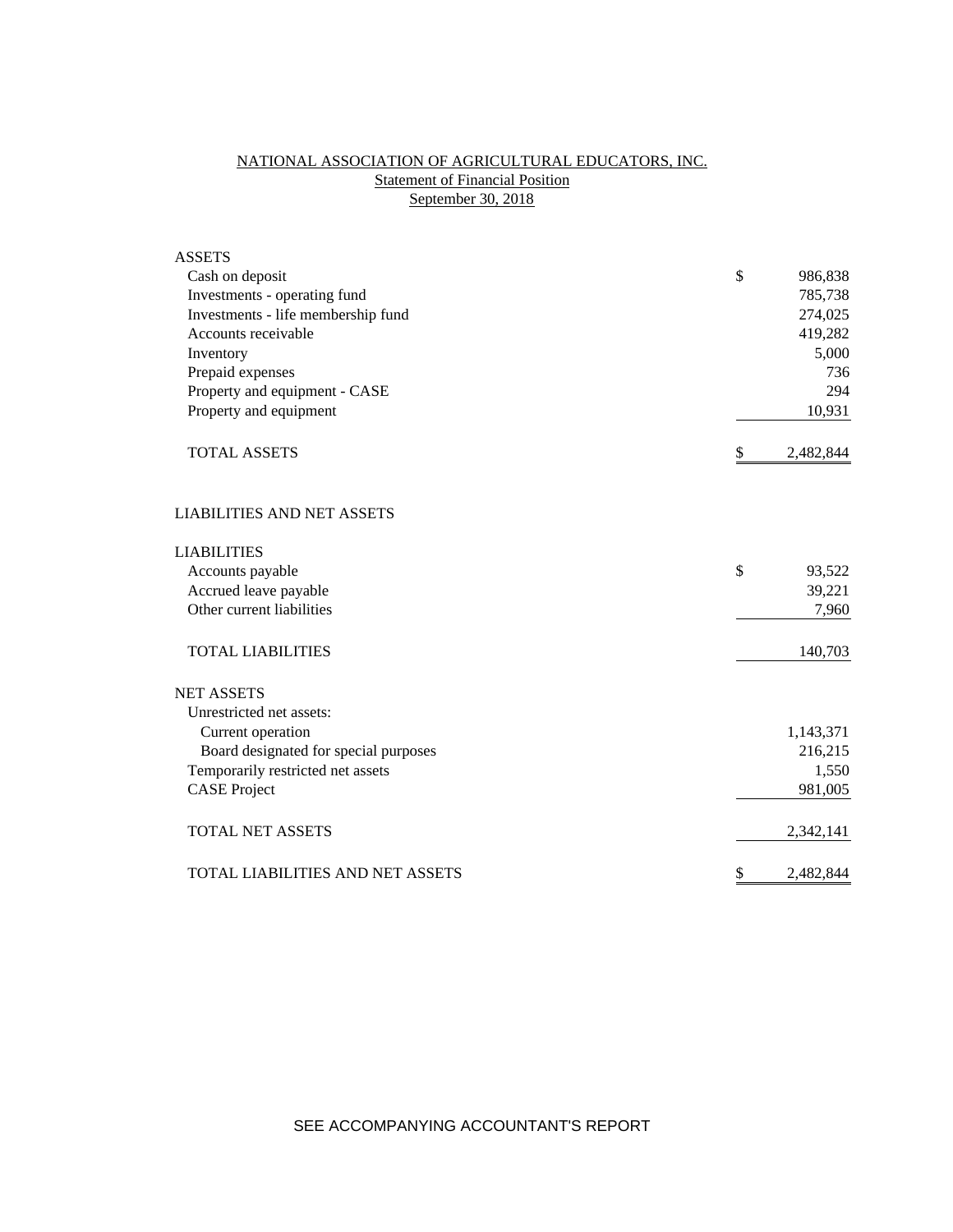## NATIONAL ASSOCIATION OF AGRICULTURAL EDUCATORS, INC. Statement of Activities For the Three Months Ended September 30, 2018

|                                       |                       | Unrestricted |               |             |    |           |    |           |
|---------------------------------------|-----------------------|--------------|---------------|-------------|----|-----------|----|-----------|
|                                       | Current<br>Operations |              | Board         | Temporarily |    | CASE      |    |           |
|                                       |                       |              | Designated    | Restricted  |    | Project   |    | Total     |
| Revenue, Gains and Losses             |                       |              |               |             |    |           |    |           |
| Membership dues                       | \$                    | 246,385      | \$<br>1,440   | \$          | \$ |           | \$ | 247,825   |
| Convention registration               |                       |              |               |             |    |           |    |           |
| Sponsorship and awards                |                       |              |               |             |    |           |    |           |
| Merchandise sales                     |                       | 4,029        |               |             |    |           |    | 4,029     |
| Contributions                         |                       |              |               |             |    |           |    |           |
| Net realized and unrealized           |                       |              |               |             |    |           |    |           |
| gains (losses) on securities          |                       | 37,910       |               |             |    |           |    | 37,910    |
| Interest and dividends                |                       | 3,135        |               |             |    |           |    | 3,135     |
| FFA Foundation projects               |                       | 4,920        |               |             |    |           |    | 4,920     |
| CASE Program income                   |                       |              |               |             |    | 1,109,266 |    | 1,109,266 |
| Other income                          |                       | 68,654       |               |             |    |           |    | 68,654    |
| Total Revenue, Gaines and Losses      |                       | 365,033      | 1,440         |             |    | 1,109,266 |    | 1,475,739 |
| Net Assets Released from Restrictions |                       |              |               |             |    |           |    |           |
| Total Revenue, Gains and Losses       |                       |              |               |             |    |           |    |           |
| and Reclassifications                 |                       | 365,033      | 1,440         |             |    | 1,109,266 |    | 1,475,739 |
| Expenses                              |                       |              |               |             |    |           |    |           |
| General expenses                      |                       | 179,084      |               |             |    |           |    | 179,084   |
| FFA Foundation projects               |                       | 194,052      |               |             |    |           |    | 194,052   |
| <b>CASE Program expenses</b>          |                       |              |               |             |    | 751,948   |    | 751,948   |
| Convention expenses                   |                       | 11,451       |               |             |    |           |    | 11,451    |
| Total expenses                        |                       | 384,587      |               |             |    | 751,948   |    | 1,136,535 |
| INCREASE (DECREASE) IN NET ASSETS     |                       | (19, 554)    | 1,440         |             |    | 357,318   |    | 339,204   |
| NET ASSETS AT BEGINNING OF PERIOD     |                       | 1,162,925    | 214,775       | 1,550       |    | 623,687   |    | 2,002,937 |
| NET ASSETS AT END OF PERIOD           | \$                    | 1,143,371    | \$<br>216,215 | \$<br>1,550 | \$ | 981,005   | \$ | 2,342,141 |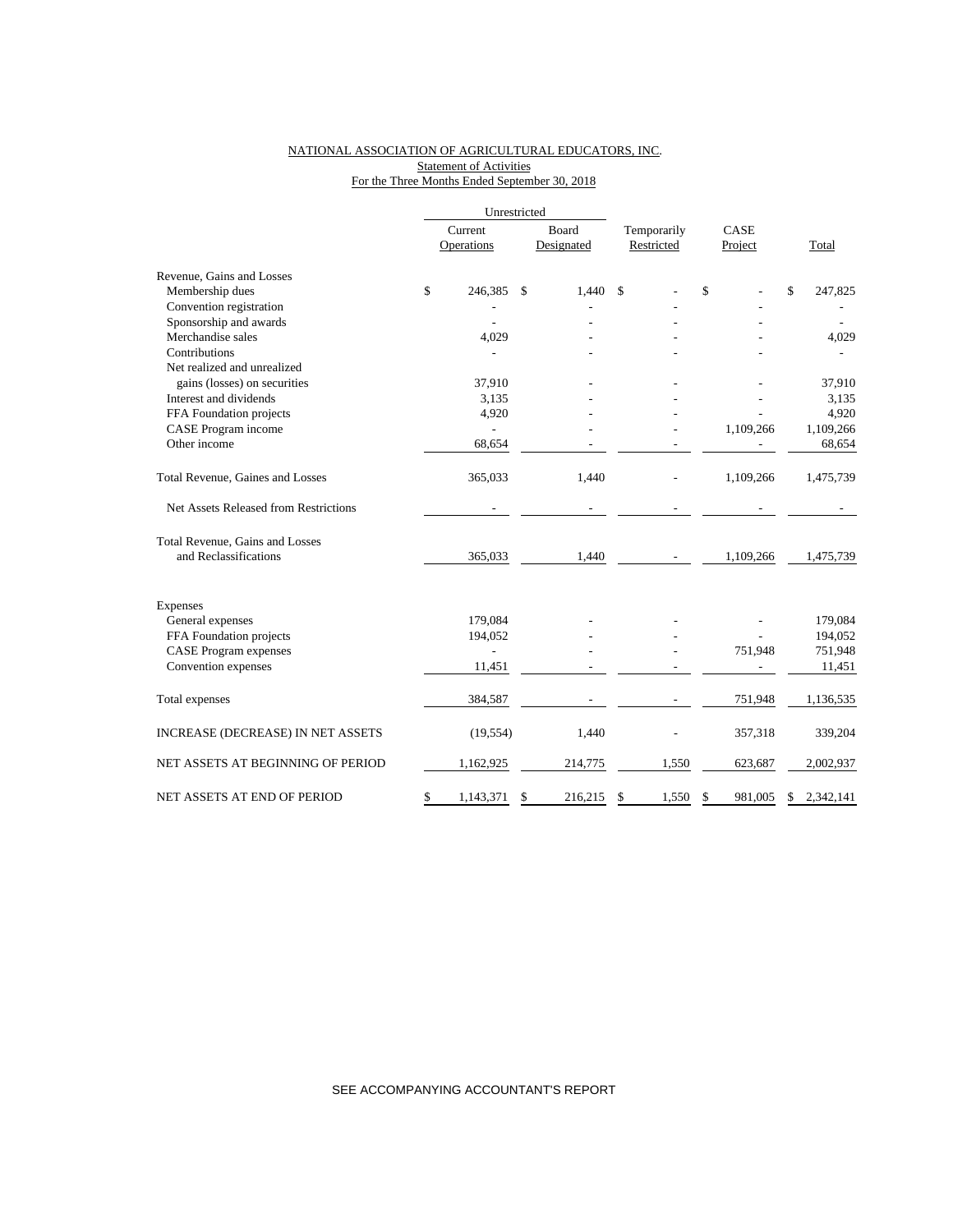## NATIONAL ASSOCIATION OF AGRICULTURAL EDUCATORS, INC. Schedule of Actual vs. Budget

For the One and Three Months Ended September 30, 2018

|                                                       | <b>MONTH</b>             | <b>MONTH</b>   |              | <b>MONTH</b>         | YEAR TO DATE             |              | <b>YEAR</b>   | <b>YEAR</b>       |
|-------------------------------------------------------|--------------------------|----------------|--------------|----------------------|--------------------------|--------------|---------------|-------------------|
|                                                       | <b>ACTUAL</b>            | <b>BUDGET</b>  |              | <b>\$VARIANCE</b>    | <b>ACTUAL</b>            |              | <b>BUDGET</b> | <b>\$VARIANCE</b> |
| <b>REVENUE</b>                                        |                          |                |              |                      |                          |              |               |                   |
| Member dues                                           | \$<br>184,570 \$         | 34,023         | $\mathbb{S}$ | 150,547 \$           | 243,775                  | $\mathbb{S}$ | 408,280       | \$<br>(164, 505)  |
| Corporate membership dues                             | 750                      | 1,250          |              | (500)                | 4,050                    |              | 15,000        | (10,950)          |
| Upper division scholarships                           | $\overline{\phantom{a}}$ | 1,667          |              | (1,667)              | ÷,                       |              | 20,000        | (20,000)          |
| Delmar scholarships                                   |                          | 625            |              | (625)                |                          |              | 7,500         | (7,500)           |
| Foundation management fees                            |                          | ÷              |              |                      |                          |              |               |                   |
| Interest and dividends                                | 1,065                    | 2,917          |              | (1, 852)             | 2,361                    |              | 35,000        | (32, 639)         |
| Net realized and unrealized                           |                          |                |              |                      |                          |              |               |                   |
| gains (losses) on securities                          | (6, 449)                 | $\blacksquare$ |              | (6, 449)             | 37,910                   |              |               | 37,910            |
| Merchandise sales                                     | 1,591                    | 500            |              | 1,091                | 4,029                    |              | 6,000         | (1,971)           |
| Investment income, Life Fund                          | 300                      | 1,000          |              | (700)                | 774                      |              | 12,000        | (11,226)          |
| Contributions, Legislative Fund                       | $\sim$                   | $\sim$         |              |                      |                          |              |               |                   |
| Miscellaneous income                                  | 2,859                    | 750            |              | 2,109                | 2,859                    |              | 9,000         | (6, 141)          |
| Scholarship raffle proceeds                           | $\sim$                   | $\overline{a}$ |              | $\sim$               | $\blacksquare$           |              |               |                   |
| Student teacher scholarship revenue                   | $\sim$                   |                |              |                      |                          |              |               |                   |
| National Teach Ag Campaign                            | $\overline{\phantom{a}}$ | 81,250         |              | (81,250)             | $\sim$                   |              | 975,000       | (975,000)         |
| Teacher crisis fund                                   | 2,750                    | ÷,             |              | 2,750                | 5,482                    |              |               | 5,482             |
| <b>BFRDP</b> Grant                                    | $\overline{\phantom{a}}$ | ä,             |              |                      | $\overline{\phantom{a}}$ |              |               |                   |
| AEM business manager stipend                          | $\overline{\phantom{a}}$ | 333            |              | (333)                | $\sim$                   |              | 4,000         | (4,000)           |
| Nat'l Agriscience Teacher Ambassadors                 | 1,408                    | 13,667         |              | (12, 259)            | 1,433                    |              | 164,000       | (162, 567)        |
| NPS National Ag Ed leadership dinner                  | $\blacksquare$           | 352            |              | (352)                | $\blacksquare$           |              | 4,225         | (4,225)           |
| CASE management fee                                   |                          | 2,000          |              | (2,000)              | $\blacksquare$           |              | 24,000        | (24,000)          |
| Council MMM management fee                            | $\sim$                   | 417            |              | (417)                | ÷,                       |              | 5,000         | (5,000)           |
| Teach AG non-foundation revenue                       |                          |                |              |                      |                          |              |               |                   |
| FFA Foundation project - TTTK                         |                          | 5,467          |              | (5, 467)             | ÷,                       |              | 65,600        | (65,600)          |
| FFA Foundation project - OPAP                         |                          | 1,252          |              | (1,252)              | ÷,                       |              | 15,025        | (15,025)          |
| FFA Foundation project - OMSP                         |                          | 1,298          |              | (1,298)              | ÷,                       |              | 15,580        | (15,580)          |
| FFA Foundation project - OT                           |                          | 1,298          |              | (1,298)              |                          |              | 15,580        | (15,580)          |
| FFA Foundation project - OYM                          |                          | 1,367          |              | (1, 367)             | ÷,                       |              | 16,400        | (16, 400)         |
| FFA Foundation project - Lifetime Achievement         |                          | 410            |              | (410)                |                          |              | 4,920         | (4,920)           |
| FFA Foundation project - Outstanding Service Citation |                          | L,             |              | $\sim$               |                          |              |               | $\sim$            |
| FFA Foundation teacher workshop                       |                          |                |              |                      |                          |              |               |                   |
| FFA Foundation upper division scholarships            |                          | L,             |              |                      | ä,                       |              |               |                   |
| FFA Foundation Agriscience Initiative                 |                          | 2,050          |              | (2,050)              | ÷,                       |              | 24,600        | (24, 600)         |
| FFA Foundation NATAA/NAII                             |                          | $\overline{a}$ |              |                      |                          |              |               |                   |
| FFA Foundation project - XLR8                         | ÷,                       | 6,567          |              | (6, 567)             | ÷,                       |              | 78,800        | (78, 800)         |
| FFA Foundation communities of practice                | 2,460                    | 5,600          |              | (3, 140)             | 4,920                    |              | 67,200        | (62, 280)         |
| FFA Foundation convention internet lounge             |                          | ÷,             |              |                      |                          |              |               |                   |
| CASE program net income<br>Convention net income      | (28, 611)                | ÷,<br>5,996    |              | (28, 611)<br>(9,936) | 357,318                  |              |               | 357,318           |
|                                                       | (3,940)                  |                |              |                      | 47,429                   |              | 71,950        | (24, 521)         |
| TOTAL REVENUE                                         | 158,753                  | 172,056        |              | (13, 303)            | 712,340                  |              | 2,064,660     | (1,352,320)       |
| <b>EXPENSES</b>                                       |                          |                |              |                      |                          |              |               |                   |
| Salaries                                              | 36,073                   | 32,500         |              | 3,573                | 106,535                  |              | 390,000       | (283, 465)        |
| Taxes and benefits                                    | 9,515                    | 9,151          |              | 364                  | 23,655                   |              | 109,815       | (86, 160)         |
| Computer service                                      | 675                      | 1,667          |              | (992)                | 4,800                    |              | 20,000        | (15,200)          |
| Telephone                                             | 247                      | 500            |              | (253)                | 821                      |              | 6,000         | (5,179)           |
| Accounting                                            | 700                      | 1,367          |              | (667)                | 2,100                    |              | 16,400        | (14,300)          |
| Depreciation                                          | 338                      | 333            |              | 5                    | 1,014                    |              | 4,000         | (2,986)           |
| Rent                                                  | $\omega_{\rm c}$         | 838            |              | (838)                | $\omega_{\rm c}$         |              | 10,050        | (10,050)          |
| Insurance                                             | 487                      | 1,000          |              | (513)                | 1,454                    |              | 12,000        | (10, 546)         |
| Legal                                                 | $\Box$                   | 83             |              | (83)                 |                          |              | 1,000         | (1,000)           |
| Office Supplies                                       | 35                       | 1,083          |              | (1,048)              | 1,045                    |              | 13,000        | (11, 955)         |
| Bank charges and investment fees                      | $\Box$                   | 8              |              | (8)                  | 2,424                    |              | 100           | 2,324             |
| Printing, general                                     | 176                      | 250            |              | (74)                 | 176                      |              | 3,000         | (2,824)           |
| Staff training                                        | $\blacksquare$           | 83             |              | (83)                 | ÷.                       |              | 1,000         | (1,000)           |
| Taxes and licenses                                    | $\overline{\phantom{a}}$ | $\overline{4}$ |              | (4)                  | 233                      |              | 50            | 183               |
| Membership and contributions                          | $\overline{\phantom{a}}$ | 1,667          |              | (1,667)              | 3,150                    |              | 20,000        | (16, 850)         |
| Travel, staff                                         | 300                      | 2,917          |              | (2,617)              | 1,420                    |              | 35,000        | (33,580)          |
| Promotion and marketing                               | 160                      | 2,083          |              | (1,923)              | 560                      |              | 25,000        | (24, 440)         |
|                                                       |                          |                |              |                      |                          |              |               |                   |

(Continued)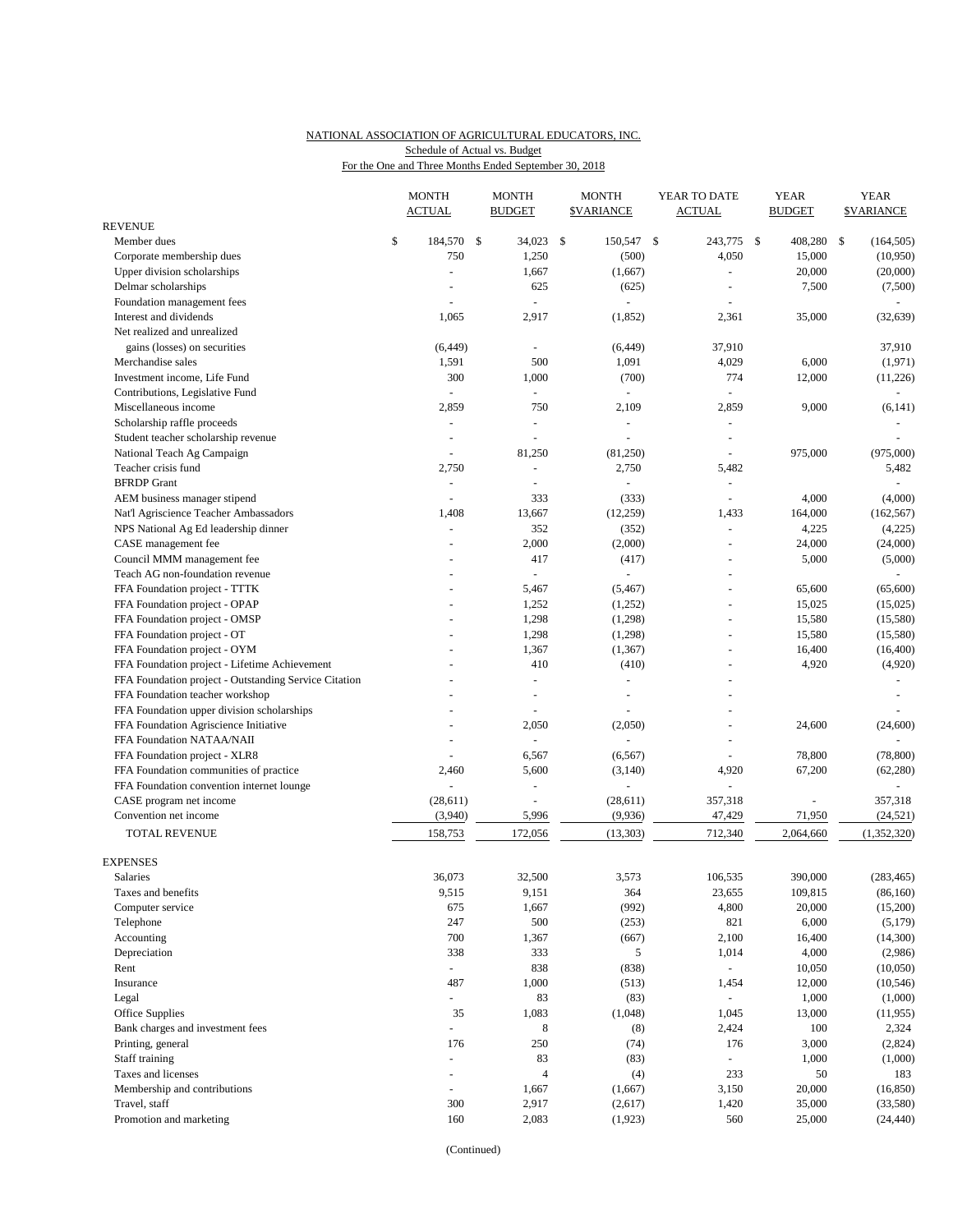## NATIONAL ASSOCIATION OF AGRICULTURAL EDUCATORS, INC. For the One and Three Months Ended September 30, 2018 Schedule of Actual vs. Budget

|                                                                          | <b>MONTH</b><br><b>ACTUAL</b> | <b>MONTH</b><br><b>BUDGET</b> | <b>MONTH</b><br><b>\$VARIANCE</b> | YEAR TO DATE<br><b>ACTUAL</b> | <b>YEAR</b><br><b>BUDGET</b> | <b>YEAR</b><br><b>\$VARIANCE</b> |
|--------------------------------------------------------------------------|-------------------------------|-------------------------------|-----------------------------------|-------------------------------|------------------------------|----------------------------------|
|                                                                          |                               |                               |                                   |                               |                              |                                  |
| Merchandise and diaries                                                  |                               | 417                           | (417)                             | 3,682                         | 5,000                        | (1,318)                          |
| Photocopying                                                             | $\overline{\phantom{a}}$      | 8                             | (8)                               |                               | 100                          | (100)                            |
| Postage, general                                                         | 455                           | 667                           | (212)                             | 1,785                         | 8,000                        | (6,215)                          |
| Professional liability insurance                                         | ÷,                            | 3,285                         | (3,285)                           | $\overline{\phantom{a}}$      | 39,425                       | (39, 425)                        |
| Public relations                                                         | L.                            | 83                            | (83)                              | ä,                            | 1,000                        | (1,000)                          |
| Delmar scholarships                                                      | $\overline{a}$                | 625                           | (625)                             | $\blacksquare$                | 7,500                        | (7,500)                          |
| Travel, regional secretaries                                             | 2,610                         | 1,500                         | 1,110                             | 3,911                         | 18,000                       | (14,089)                         |
| Travel, board of directors                                               | 1,747                         | 3,333                         | (1, 586)                          | 8,777                         | 40,000                       | (31, 223)                        |
| Nat'l Teach Ag Campaign                                                  | 61,377                        | 75,000                        | (13, 623)                         | 99,295                        | 900,000                      | (800, 705)                       |
| FFA Foundation project - TTTK                                            | 13,065                        | 3,333                         | 9,732                             | 15,092                        | 40,000                       | (24,908)                         |
| FFA Foundation project - OPAP                                            | 1,505                         | 750                           | 755                               | 2,088                         | 9,000                        | (6,912)                          |
| FFA Foundation project - OMSP                                            | 1,340                         | 750                           | 590                               | 1,961                         | 9,000                        | (7,039)                          |
| FFA Foundation project - OT                                              | 1,340                         | 750                           | 590                               | 2,438                         | 9,000                        | (6, 562)                         |
| FFA Foundation project - OYM                                             | 1,675                         | 750                           | 925                               | 1,675                         | 9,000                        | (7, 325)                         |
| FFA Foundation project - Lifetime achievement                            | 670                           | 208                           | 462                               | 1,005                         | 2,500                        | (1, 495)                         |
| FFA Foundation project - Outstanding service citation                    | 670                           | L.                            | 670                               | 1,340                         |                              | 1,340                            |
| FFA Foundation teacher workshop                                          | $\overline{\phantom{a}}$      | ÷,                            |                                   | $\overline{a}$                |                              |                                  |
| FFA Foundation Regional Grants                                           | ÷.                            | L.                            |                                   | $\blacksquare$                |                              |                                  |
| FFA Foundation Agrisciense Initiative                                    | ä,                            | 1,667                         | (1,667)                           | $\sim$                        | 20,000                       | (20,000)                         |
| FFA Foundation XLR8                                                      | 313                           | 3,333                         | (3,020)                           | 4,959                         | 40,000                       | (35,041)                         |
|                                                                          | ÷,                            | $\blacksquare$                | $\blacksquare$                    | $\blacksquare$                |                              |                                  |
| FFA Foundation convention internet lounge<br>NPS Ag Ed Leadership dinner |                               | 352                           | (352)                             | L.                            | 4,225                        | (4,225)                          |
|                                                                          |                               |                               |                                   |                               |                              |                                  |
| Upper division scholarships<br><b>TTTK</b>                               | $\blacksquare$                | 1,667                         | (1,667)                           | $\bar{a}$                     | 20,000                       | (20,000)                         |
|                                                                          |                               |                               |                                   |                               |                              |                                  |
| DuPont Agriscience                                                       | 11,492                        | $\overline{\phantom{a}}$      | 11,492                            | 52,499                        |                              | 52,499                           |
| Regional grants                                                          | $\blacksquare$                | ÷,                            |                                   | $\overline{\phantom{a}}$      |                              |                                  |
| NPS expense                                                              | $\overline{a}$                | 417                           | (417)                             | $\overline{a}$                | 5,000                        | (5,000)                          |
| Webinar expense                                                          |                               | 42                            | (42)                              | L,                            | 500                          | (500)                            |
| Teacher crisis fund                                                      | 4,850                         | $\omega$                      | 4,850                             | 6,850                         |                              | 6,850                            |
| Communities of practice expense                                          | L.                            | 3,167                         | (3,167)                           | ä,                            | 38,000                       | (38,000)                         |
| Substitute teacher hire behinds                                          |                               | 42                            | (42)                              | $\blacksquare$                | 500                          | (500)                            |
| Website                                                                  |                               | 1,500                         | (1,500)                           | 1,500                         | 18,000                       | (16,500)                         |
| NATAA stipends                                                           |                               | 10,833                        | (10, 833)                         | 11,700                        | 130,000                      | (118,300)                        |
| <b>BFRDP</b> expense                                                     | ÷,                            | $\overline{\phantom{a}}$      |                                   | $\overline{\phantom{a}}$      | $\blacksquare$               | $\qquad \qquad \blacksquare$     |
| <b>BFPD</b> contract labor                                               |                               | $\overline{\phantom{a}}$      |                                   | ÷.                            | L.                           |                                  |
| Credit card expense                                                      | 540                           | 333                           | 207                               | 2,862                         | 4,000                        | (1, 138)                         |
| Storage                                                                  | ÷.                            | L.                            | $\overline{a}$                    | L.                            | ÷,                           |                                  |
| Professional development                                                 |                               |                               |                                   | ÷                             |                              |                                  |
| Ag ed opportuinty fund                                                   |                               |                               | $\blacksquare$                    |                               | ä,                           |                                  |
| Miscellaneous                                                            | 330                           |                               | 330                               | 330                           |                              | 330                              |
| TOTAL EXPENSES                                                           | 152,685                       | 170,346                       | (17, 661)                         | 373,136                       | 2,044,165                    | (1,671,029)                      |
| NET INCOME (LOSS)                                                        | \$<br>6,068                   | \$<br>1,710                   | \$<br>4,358                       | \$<br>339,204                 | \$<br>20,495                 | \$<br>318,709                    |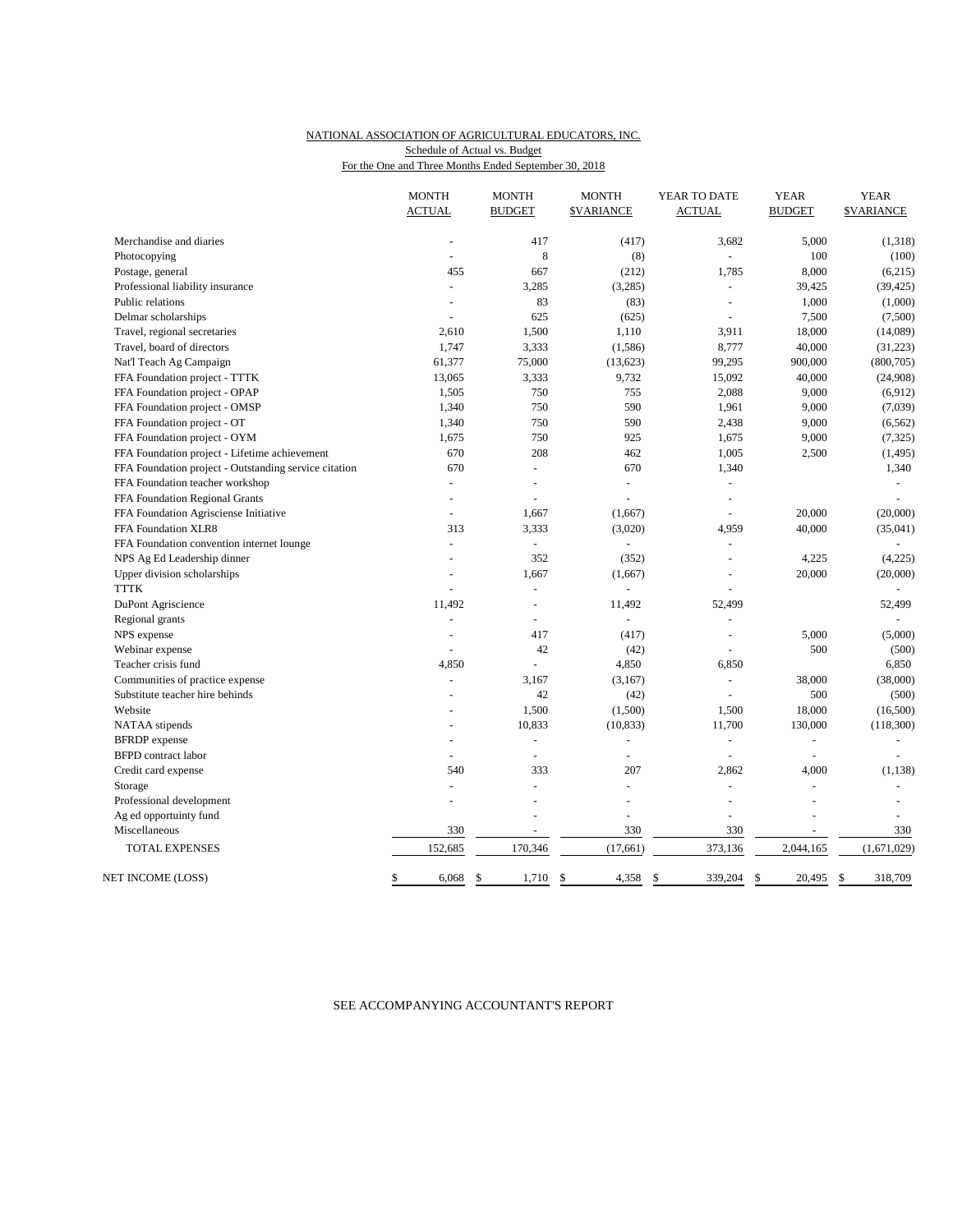#### NATIONAL ASSOCIATION OF AGRICULTURAL EDUCATORS, INC. Schedule of Convention Revenue and Expenses For the One and Three Months Ended September 30, 2018

|                                           | <b>MONTH</b>      | <b>MONTH</b>  | <b>MONTH</b>        | YEAR TO DATE  | <b>YEAR</b>   | <b>YEAR</b>      |
|-------------------------------------------|-------------------|---------------|---------------------|---------------|---------------|------------------|
|                                           | <b>ACTUAL</b>     | <b>BUDGET</b> | <b>\$VARIANCE</b>   | <b>ACTUAL</b> | <b>BUDGET</b> | <b>SVARIANCE</b> |
| <b>REVENUE</b>                            |                   |               |                     |               |               |                  |
| Convention, registration                  | \$                | \$<br>10.583  | $(10,583)$ \$<br>\$ |               | \$<br>127,000 | (127,000)<br>S.  |
| Convention, trade show                    | 600               |               | 600                 | 1.500         |               | 1,500            |
| Convention, sponsorships - FFA Foundation | 5.740             | 5,417         | 323                 | 57,380        | 65,000        | (7,620)          |
| Convention, host state social             |                   |               |                     |               |               |                  |
| Convention, sponsorships                  |                   | 1,667         | (1,667)             |               | 20,000        | (20,000)         |
| <b>TOTAL REVENUE</b>                      | 6,340             | 17,667        | (11, 327)           | 58,880        | 212,000       | (153, 120)       |
| <b>EXPENSES</b>                           |                   |               |                     |               |               |                  |
| Convention, plaques and trophies          |                   | 167           | (167)               |               | 2,000         | (2,000)          |
| Convention, printing                      |                   |               |                     |               |               |                  |
| Convention, awards                        | 5,025             | 750           | 4,275               | 5,360         | 9,000         | (3,640)          |
| Convention, miscellaneous                 |                   |               |                     |               |               |                  |
| Convention, meal functions                |                   | 125           | (125)               |               | 1,500         | (1,500)          |
| Convention, promotion and marketing       |                   | 417           | (417)               |               | 5,000         | (5,000)          |
| Convention, postage and shipping          |                   | 333           | (333)               |               | 4,000         | (4,000)          |
| Convention, equipment rental              |                   | 2,000         | (2,000)             |               | 24,000        | (24,000)         |
| Convention, host state social             |                   |               |                     |               |               |                  |
| Convention, committee expense             |                   | 379           | (379)               |               | 4,550         | (4,550)          |
| Convention, sponsorships - FFA Foundation |                   | 4,583         | (4,583)             |               | 55,000        | (55,000)         |
| Convention, travel/board of directors     | 3,480             | 1,917         | 1,563               | 4,316         | 23,000        | (18, 684)        |
| Convention, staff travel                  | 1,775             | 1,000         | 775                 | 1,775         | 12,000        | (10,225)         |
| <b>TOTAL EXPENSES</b>                     | 10,280            | 11,671        | (1, 391)            | 11,451        | 140,050       | (128, 599)       |
| NET INCOME (LOSS)                         | $(3,940)$ \$<br>S | 5,996         | (9,936)<br>\$       | \$<br>47,429  | 71,950<br>S   | (24, 521)<br>S   |